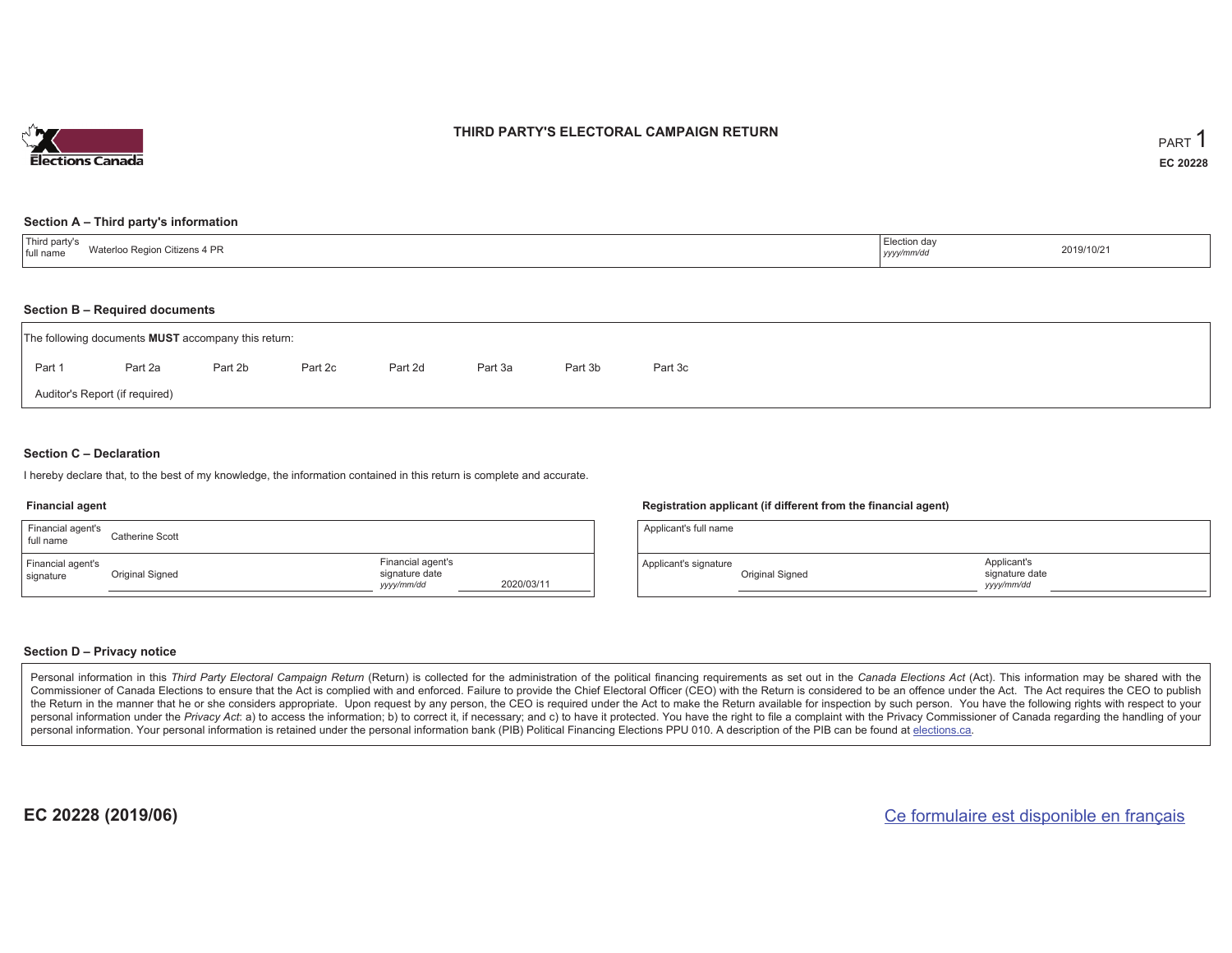

## **THIRD PARTY'S ELECTORAL CAMPAIGN RETURN HIRD PARTY'S ELECTORAL CAMPAIGN RETURN<br>Statement of monetary contributions received PART 2a**

|                |                    |                      |               |      |           |                 |                |                                                                                   |                | Business /                 |            |                    |                                         |                                                  |
|----------------|--------------------|----------------------|---------------|------|-----------|-----------------|----------------|-----------------------------------------------------------------------------------|----------------|----------------------------|------------|--------------------|-----------------------------------------|--------------------------------------------------|
| No.            | Full name          | <b>Street</b><br>no. | <b>Street</b> | Apt. | City      | Prov./<br>Terr. | Postal<br>code | Date<br>received                                                                  | Individual     | Commercial<br>organization | Government | <b>Trade union</b> | Corporation<br>without share<br>capital | Unincorporated<br>organization or<br>association |
|                |                    |                      |               |      |           |                 |                | yyyy/mm/dd                                                                        | \$             | S.                         | \$         | -S                 | \$                                      | \$                                               |
|                | Catherine Scott    |                      |               |      | Kitchener | ON              | <b>N2H 3M7</b> | 2019/09/05                                                                        | 100.00         |                            |            |                    |                                         |                                                  |
| $\overline{2}$ | Sharon Sommerville |                      |               |      | Kitchener | ON              | <b>N2M 2Y5</b> | 2019/09/05                                                                        | 150.00         |                            |            |                    |                                         |                                                  |
|                |                    |                      |               |      |           |                 |                | 2019/10/18                                                                        | 40.00          |                            |            |                    |                                         |                                                  |
| $\mathbf{3}$   | Oneta Nickerson    |                      |               |      | Kitchener | ON              | <b>N2M 1K8</b> | 2019/09/05                                                                        | 200.00         |                            |            |                    |                                         |                                                  |
|                | Oneta Nickerson    |                      |               |      | Kitchener | ON              | <b>N2M 1K8</b> | 2019/09/07                                                                        | 200.00         |                            |            |                    |                                         |                                                  |
|                | Oneta Nickerson    |                      |               |      | Kitchener | ON              | <b>N2M 1K8</b> | 2019/10/07                                                                        | 150.00         |                            |            |                    |                                         |                                                  |
|                |                    |                      |               |      |           | ON              |                |                                                                                   |                |                            |            |                    |                                         |                                                  |
|                |                    |                      |               |      |           |                 |                |                                                                                   |                |                            |            |                    |                                         |                                                  |
|                |                    |                      |               |      |           |                 |                |                                                                                   |                |                            |            |                    |                                         |                                                  |
|                |                    |                      |               |      |           |                 |                |                                                                                   |                |                            |            |                    |                                         |                                                  |
|                |                    |                      |               |      |           |                 |                |                                                                                   |                |                            |            |                    |                                         |                                                  |
|                |                    |                      |               |      |           |                 |                |                                                                                   |                |                            |            |                    |                                         |                                                  |
|                |                    |                      |               |      |           |                 |                |                                                                                   |                |                            |            |                    |                                         |                                                  |
|                |                    |                      |               |      |           |                 |                |                                                                                   |                |                            |            |                    |                                         |                                                  |
|                |                    |                      |               |      |           |                 |                | Totals carried forward from previous page \$                                      |                |                            |            |                    |                                         |                                                  |
|                |                    |                      |               |      |           |                 |                | Total amount of monetary contributions by contributors who gave over \$200 (A)    | 550.00         |                            |            |                    |                                         |                                                  |
|                |                    |                      |               |      |           |                 |                | Number of contributors who gave over \$200                                        |                |                            |            |                    |                                         |                                                  |
|                |                    |                      |               |      |           |                 |                | Total amount of monetary contributions by contributors who gave \$200 or less (B) | 290.00         |                            |            |                    |                                         |                                                  |
|                |                    |                      |               |      |           |                 |                | Number of contributors who gave \$200 or less                                     | $\overline{2}$ |                            |            |                    |                                         |                                                  |
|                |                    |                      |               |      |           |                 |                | Total amount of all monetary contributions (A+B)                                  | 840.00         |                            |            |                    |                                         |                                                  |
|                |                    |                      |               |      |           |                 |                | Number of contributors who gave monetary contributions                            | 3              |                            |            |                    |                                         |                                                  |

|  | Third<br>party | …. U⊞zens 4 PP<br>Regio<br>ונסעו | lection day<br><sub>i</sub> yyyy/mm/dd | 2019/10/21 | the property of the control of the con-<br>Page | ______ | ◡ |  |
|--|----------------|----------------------------------|----------------------------------------|------------|-------------------------------------------------|--------|---|--|
|--|----------------|----------------------------------|----------------------------------------|------------|-------------------------------------------------|--------|---|--|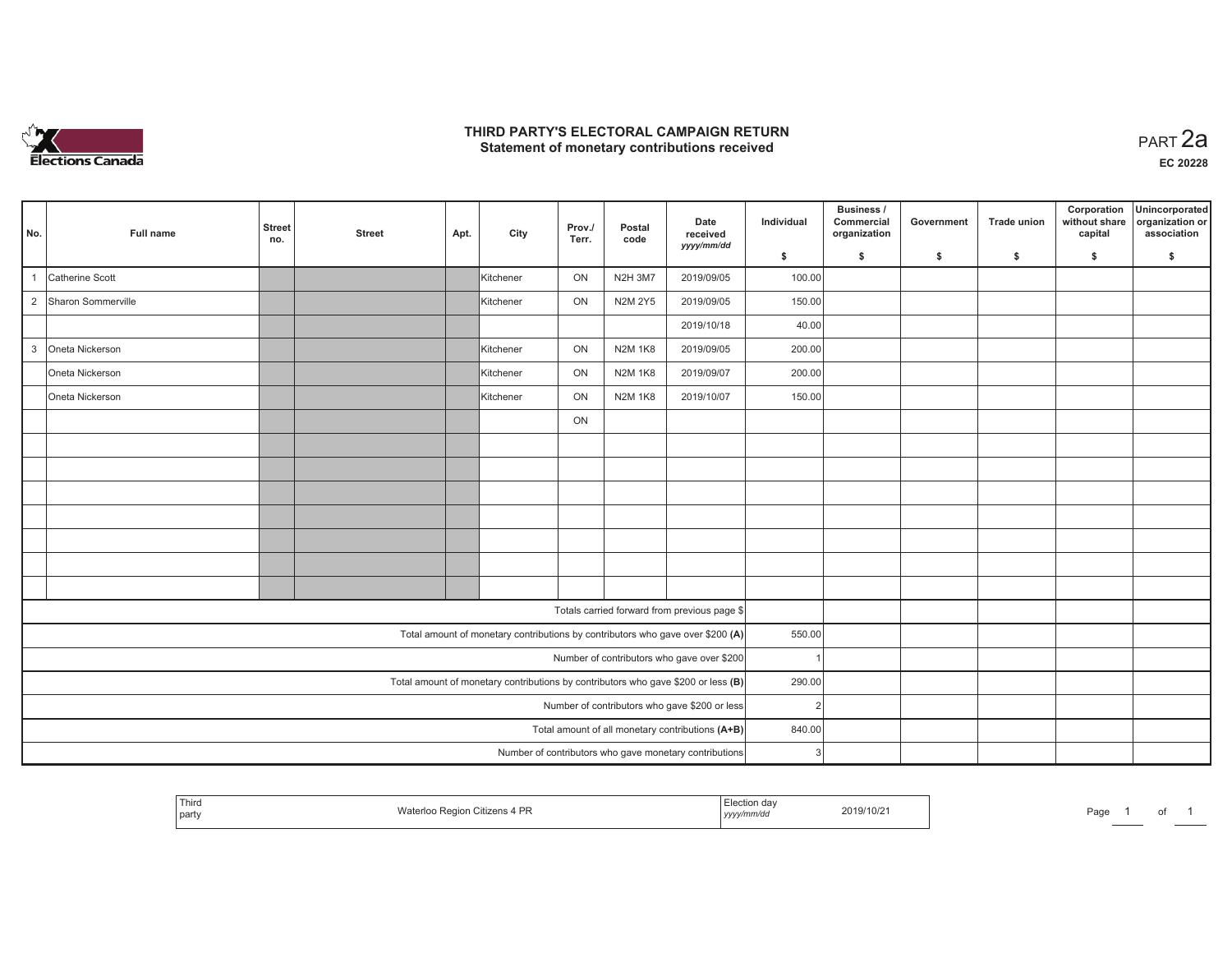

## **THIRD PARTY'S ELECTORAL CAMPAIGN RETURN**  THIRD PARTY'S ELECTORAL CAMPAIGN RETURN<br>Statement of non-monetary contributions received

| No. | Full name | <b>Street</b><br>no. | <b>Street</b> | Apt. | City | Prov./<br>Terr. | Postal<br>code | Date<br>received<br>yyyy/mm/dd                                                          | Individual | <b>Business /</b><br>Commercial<br>organization | Government | Trade union | Corporation<br>capital | Unincorporated<br>without share organization or<br>association |
|-----|-----------|----------------------|---------------|------|------|-----------------|----------------|-----------------------------------------------------------------------------------------|------------|-------------------------------------------------|------------|-------------|------------------------|----------------------------------------------------------------|
|     |           |                      |               |      |      |                 |                |                                                                                         | \$         | \$                                              | \$         | \$          | \$                     | \$                                                             |
|     |           |                      |               |      |      |                 |                |                                                                                         |            |                                                 |            |             |                        |                                                                |
|     |           |                      |               |      |      |                 |                |                                                                                         |            |                                                 |            |             |                        |                                                                |
|     |           |                      |               |      |      |                 |                |                                                                                         |            |                                                 |            |             |                        |                                                                |
|     |           |                      |               |      |      |                 |                |                                                                                         |            |                                                 |            |             |                        |                                                                |
|     |           |                      |               |      |      |                 |                |                                                                                         |            |                                                 |            |             |                        |                                                                |
|     |           |                      |               |      |      |                 |                |                                                                                         |            |                                                 |            |             |                        |                                                                |
|     |           |                      |               |      |      |                 |                |                                                                                         |            |                                                 |            |             |                        |                                                                |
|     |           |                      |               |      |      |                 |                |                                                                                         |            |                                                 |            |             |                        |                                                                |
|     |           |                      |               |      |      |                 |                |                                                                                         |            |                                                 |            |             |                        |                                                                |
|     |           |                      |               |      |      |                 |                |                                                                                         |            |                                                 |            |             |                        |                                                                |
|     |           |                      |               |      |      |                 |                |                                                                                         |            |                                                 |            |             |                        |                                                                |
|     |           |                      |               |      |      |                 |                |                                                                                         |            |                                                 |            |             |                        |                                                                |
|     |           |                      |               |      |      |                 |                |                                                                                         |            |                                                 |            |             |                        |                                                                |
|     |           |                      |               |      |      |                 |                |                                                                                         |            |                                                 |            |             |                        |                                                                |
|     |           |                      |               |      |      |                 |                | Totals carried forward from previous page \$                                            | 840.00     |                                                 |            |             |                        |                                                                |
|     |           |                      |               |      |      |                 |                |                                                                                         |            |                                                 |            |             |                        |                                                                |
|     |           |                      |               |      |      |                 |                | Total amount of non-monetary contributions by contributors who gave over \$200 (A)      |            |                                                 |            |             |                        |                                                                |
|     |           |                      |               |      |      |                 |                | Number of contributors who gave over \$200                                              |            |                                                 |            |             |                        |                                                                |
|     |           |                      |               |      |      |                 |                | Total amount of non-monetary contributions by contributors who gave \$200 or less $(B)$ |            |                                                 |            |             |                        |                                                                |
|     |           |                      |               |      |      |                 |                | Number of contributors who gave \$200 or less                                           |            |                                                 |            |             |                        |                                                                |
|     |           |                      |               |      |      |                 |                | Total amount of all non-monetary contributions (A+B)                                    |            |                                                 |            |             |                        |                                                                |
|     |           |                      |               |      |      |                 |                | Number of contributors who gave non-monetary contributions                              |            |                                                 |            |             |                        |                                                                |

| Third<br>l party | Waterloo Region Citizens 4 PR | aa v<br>  yyyymmvaa | 2019/10/21 | Page |  |  |  |
|------------------|-------------------------------|---------------------|------------|------|--|--|--|
|------------------|-------------------------------|---------------------|------------|------|--|--|--|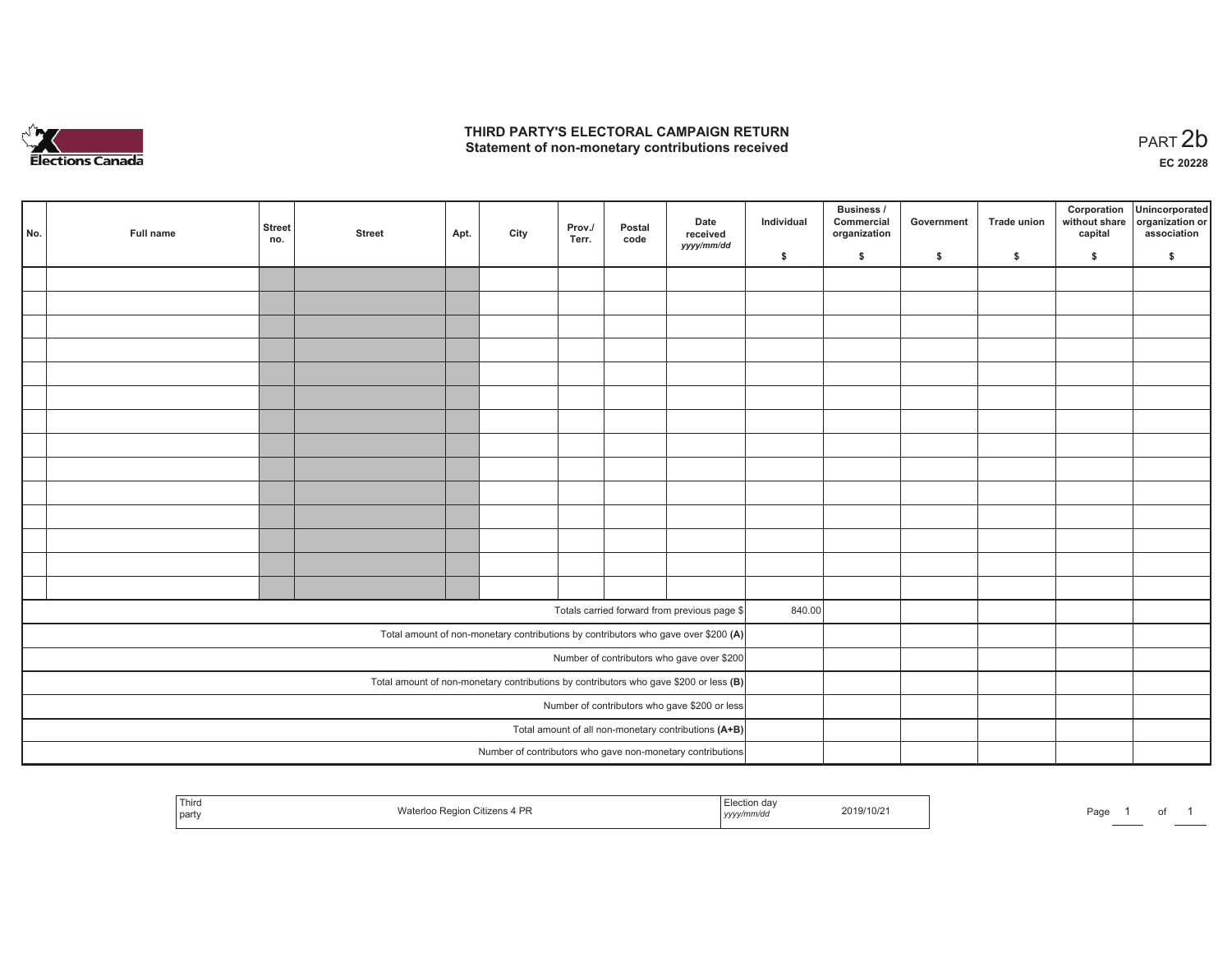

## **THIRD PARTY'S ELECTORAL CAMPAIGN RETURN STATE:** PARTY'S ELECTORAL CAMPAIGN RETURN<br>
Statement of operating loans received

**EC 20228**

of 1

| No. | Full name | <b>Street</b> | <b>Street</b> | Apt. | City | Prov./ | Postal | Date<br>received                                                  | Individual | Business /<br>Commercial<br>organization | Government | Trade union | Corporation<br>capital | Unincorporated<br>without share organization or<br>association |
|-----|-----------|---------------|---------------|------|------|--------|--------|-------------------------------------------------------------------|------------|------------------------------------------|------------|-------------|------------------------|----------------------------------------------------------------|
|     |           | no.           |               |      |      | Terr.  | code   | yyyy/mm/dd                                                        | \$         | \$                                       | \$         | \$          | \$                     | \$                                                             |
|     |           |               |               |      |      |        |        |                                                                   |            |                                          |            |             |                        |                                                                |
|     |           |               |               |      |      |        |        |                                                                   |            |                                          |            |             |                        |                                                                |
|     |           |               |               |      |      |        |        |                                                                   |            |                                          |            |             |                        |                                                                |
|     |           |               |               |      |      |        |        |                                                                   |            |                                          |            |             |                        |                                                                |
|     |           |               |               |      |      |        |        |                                                                   |            |                                          |            |             |                        |                                                                |
|     |           |               |               |      |      |        |        |                                                                   |            |                                          |            |             |                        |                                                                |
|     |           |               |               |      |      |        |        |                                                                   |            |                                          |            |             |                        |                                                                |
|     |           |               |               |      |      |        |        |                                                                   |            |                                          |            |             |                        |                                                                |
|     |           |               |               |      |      |        |        |                                                                   |            |                                          |            |             |                        |                                                                |
|     |           |               |               |      |      |        |        |                                                                   |            |                                          |            |             |                        |                                                                |
|     |           |               |               |      |      |        |        |                                                                   |            |                                          |            |             |                        |                                                                |
|     |           |               |               |      |      |        |        |                                                                   |            |                                          |            |             |                        |                                                                |
|     |           |               |               |      |      |        |        |                                                                   |            |                                          |            |             |                        |                                                                |
|     |           |               |               |      |      |        |        |                                                                   |            |                                          |            |             |                        |                                                                |
|     |           |               |               |      |      |        |        | Totals carried forward from previous page \$                      | 840.00     |                                          |            |             |                        |                                                                |
|     |           |               |               |      |      |        |        | Total amount of loans by lenders who provided over \$200 (A)      |            |                                          |            |             |                        |                                                                |
|     |           |               |               |      |      |        |        | Number of lenders who provided over \$200                         |            |                                          |            |             |                        |                                                                |
|     |           |               |               |      |      |        |        | Total amount of loans by lenders who provided \$200 or less $(B)$ |            |                                          |            |             |                        |                                                                |
|     |           |               |               |      |      |        |        | Number of lenders who provided \$200 or less                      |            |                                          |            |             |                        |                                                                |
|     |           |               |               |      |      |        |        | Total amount of all loans (A+B)                                   |            |                                          |            |             |                        |                                                                |
|     |           |               |               |      |      |        |        | Number of all lenders who provided loans                          |            |                                          |            |             |                        |                                                                |

| Third<br>part | Wa<br>PF<br>. liizen:<br>Region | ിട<br>unvac<br>,,,,, | 019/10/2 | Page |  |
|---------------|---------------------------------|----------------------|----------|------|--|
|---------------|---------------------------------|----------------------|----------|------|--|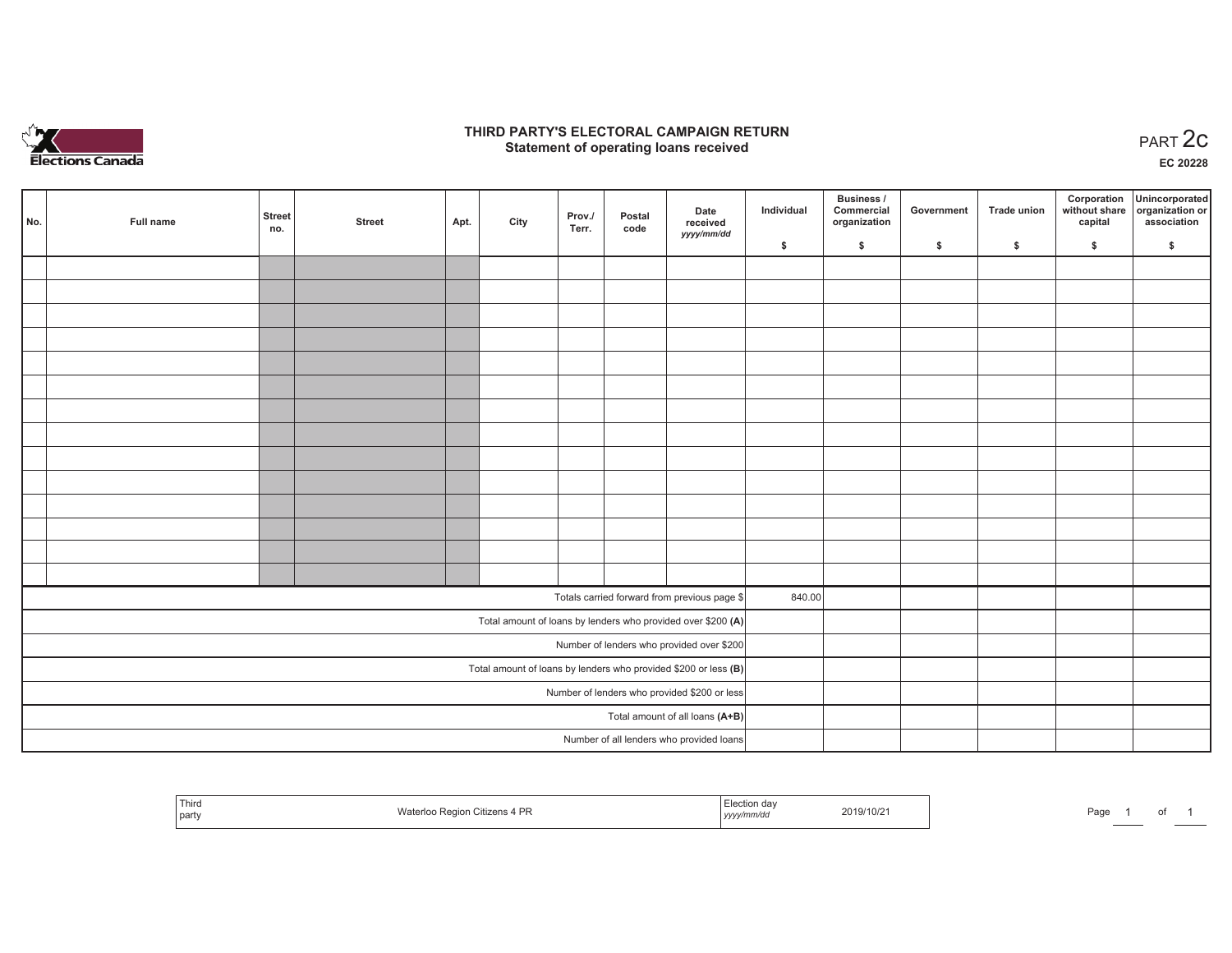

# **THIRD PARTY'S ELECTORAL CAMPAIGN RETURN Summary of inflows** PART 2d

| No.          | Type of contributor / lender                    | <b>Monetary</b><br>contributions<br>(Part 2a) | Non-monetary<br>contributions<br>(Part 2b) | Loans<br>(Part 2c) | <b>Total</b> | Number of<br>contributors and<br>lenders |
|--------------|-------------------------------------------------|-----------------------------------------------|--------------------------------------------|--------------------|--------------|------------------------------------------|
|              |                                                 | \$                                            | \$                                         | \$                 | \$           |                                          |
| 1.           | Individuals                                     | 840.00                                        |                                            |                    | 840.00       |                                          |
|              | 2. Businesses / Commercial organizations        |                                               |                                            |                    |              |                                          |
| 3.           | Governments                                     |                                               |                                            |                    |              |                                          |
| 4.           | Trade unions                                    |                                               |                                            |                    |              |                                          |
| 5.           | Corporations without share capital              |                                               |                                            |                    |              |                                          |
|              | 6. Unincorporated organizations or associations |                                               |                                            |                    |              |                                          |
| 7.           | Total (items 1 to 6)                            | 840.00                                        |                                            |                    | 840.00       |                                          |
| <b>Total</b> |                                                 |                                               |                                            |                    |              |                                          |
|              | 8. Amount of third party's resources used       |                                               |                                            |                    |              |                                          |
| 9.           | Grand total (items 7 and 8)                     |                                               |                                            |                    | 840.00       |                                          |

| Third | Citizens 4 PR   | Election day | 2019/10/21 |
|-------|-----------------|--------------|------------|
| party | Waterloo Region | yyyy/mm/dd   |            |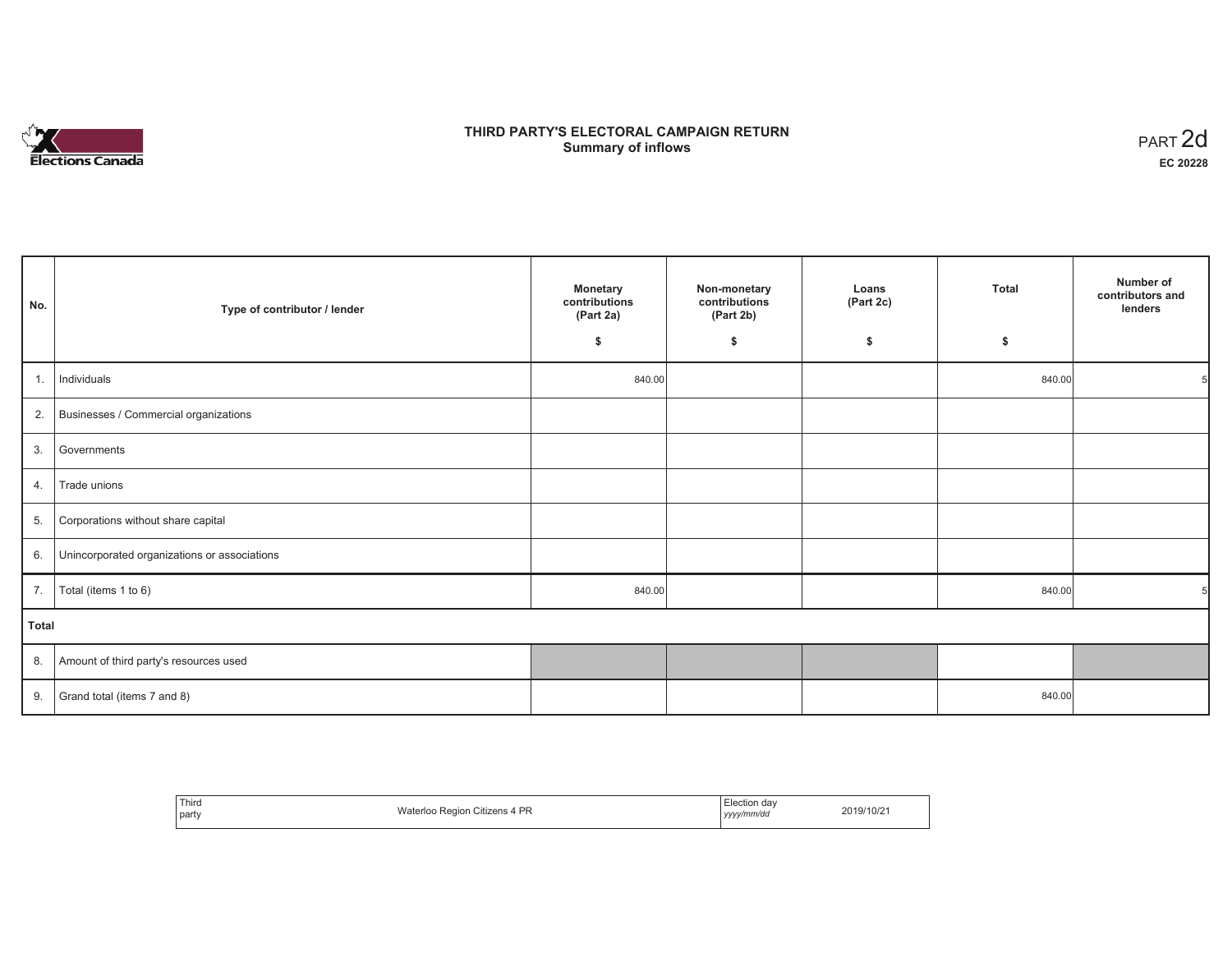

## **THIRD PARTY'S ELECTORAL CAMPAIGN RETURN Statement of expenses incurred for regulated activities that take place during the pre-election period**  *(Only applicable to a fixed-date general election)*

For a list of expense types, expense categories and expense subcategories, refer to Annex II in the Instructions.

| No.            | Date<br>incurred<br>yyyy/mm/dd | $\left  \begin{array}{c} \text{ED Code} \\ (\text{if applicable}) \end{array} \right $ | Supplier | <b>Expense type</b> | Expense<br>category | Expense<br>subcategory | <b>Starting date</b><br>of activity,<br>advertisement<br>or survey<br>yyyy/mm/dd | Ending date<br>of activity,<br>advertisement<br>or survey<br>yyyy/mm/dd | Place of activity or<br>advertisement        | <b>Expense amount</b><br>\$ |
|----------------|--------------------------------|----------------------------------------------------------------------------------------|----------|---------------------|---------------------|------------------------|----------------------------------------------------------------------------------|-------------------------------------------------------------------------|----------------------------------------------|-----------------------------|
| $\overline{1}$ | N/A                            |                                                                                        |          |                     |                     |                        |                                                                                  |                                                                         |                                              |                             |
|                |                                |                                                                                        |          |                     |                     |                        |                                                                                  |                                                                         |                                              |                             |
|                |                                |                                                                                        |          |                     |                     |                        |                                                                                  |                                                                         |                                              |                             |
|                |                                |                                                                                        |          |                     |                     |                        |                                                                                  |                                                                         |                                              |                             |
|                |                                |                                                                                        |          |                     |                     |                        |                                                                                  |                                                                         |                                              |                             |
|                |                                |                                                                                        |          |                     |                     |                        |                                                                                  |                                                                         |                                              |                             |
|                |                                |                                                                                        |          |                     |                     |                        |                                                                                  |                                                                         |                                              |                             |
|                |                                |                                                                                        |          |                     |                     |                        |                                                                                  |                                                                         |                                              |                             |
|                |                                |                                                                                        |          |                     |                     |                        |                                                                                  |                                                                         |                                              |                             |
|                |                                |                                                                                        |          |                     |                     |                        |                                                                                  |                                                                         |                                              |                             |
|                |                                |                                                                                        |          |                     |                     |                        |                                                                                  |                                                                         |                                              |                             |
|                |                                |                                                                                        |          |                     |                     |                        |                                                                                  |                                                                         |                                              |                             |
|                |                                |                                                                                        |          |                     |                     |                        |                                                                                  |                                                                         |                                              |                             |
|                |                                |                                                                                        |          |                     |                     |                        |                                                                                  |                                                                         |                                              |                             |
|                |                                |                                                                                        |          |                     |                     |                        |                                                                                  |                                                                         |                                              |                             |
|                |                                |                                                                                        |          |                     |                     |                        |                                                                                  |                                                                         |                                              |                             |
|                |                                |                                                                                        |          |                     |                     |                        |                                                                                  |                                                                         |                                              |                             |
|                |                                |                                                                                        |          |                     |                     |                        |                                                                                  |                                                                         | Totals carried forward from previous page \$ |                             |
|                |                                |                                                                                        |          |                     |                     |                        |                                                                                  |                                                                         | Total \$                                     |                             |

| Third<br>party | Waterloo Region Citizens 4 PR | Election day<br>2019/10/21<br>.<br>yyyy/mm/dd | Page |
|----------------|-------------------------------|-----------------------------------------------|------|
|----------------|-------------------------------|-----------------------------------------------|------|

 $_{\sf PART}$ 3a **EC 20228**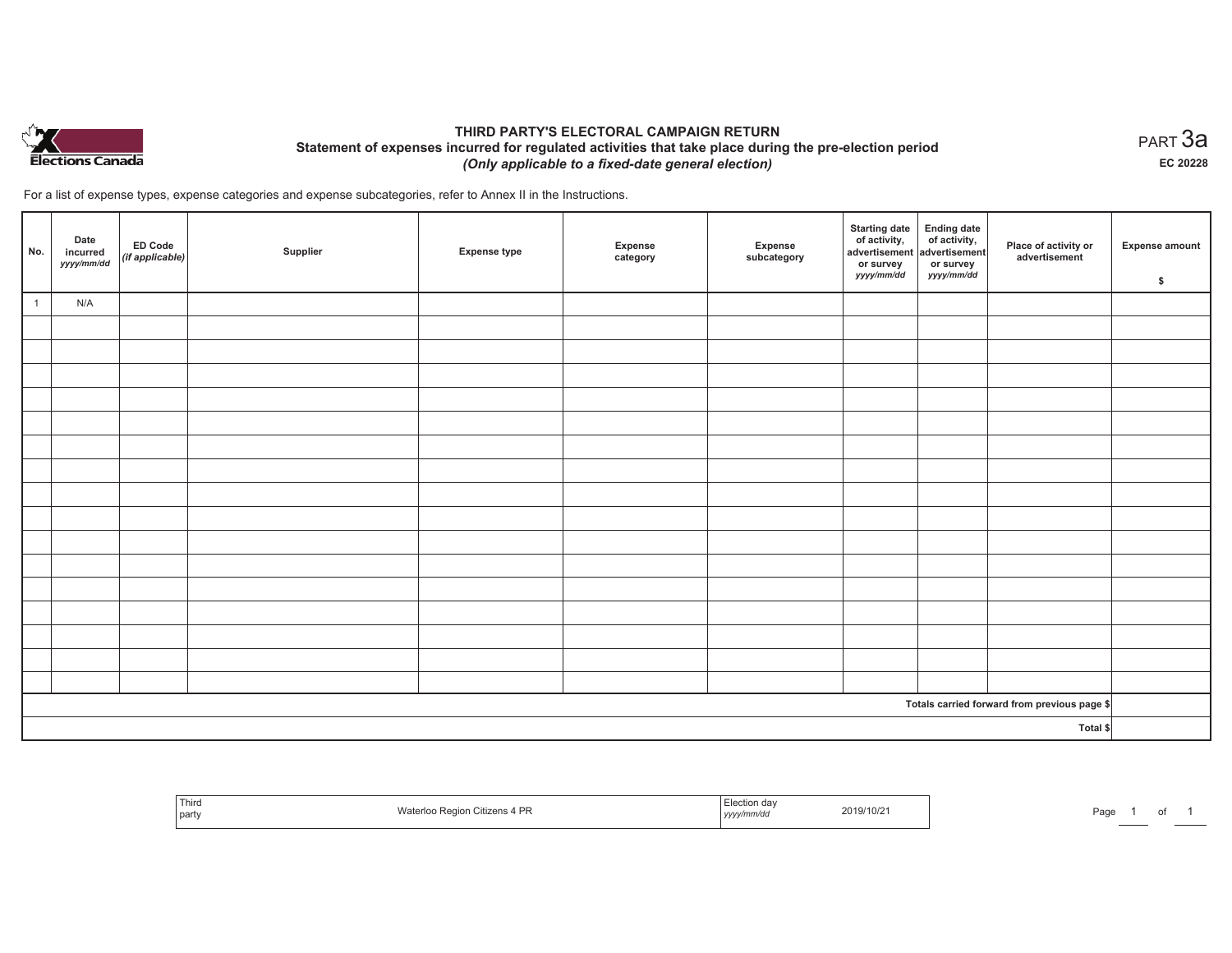

# **THIRD PARTY'S ELECTORAL CAMPAIGN RETURN Statement of expenses incurred for regulated activities that take place during the election period**<br>PART  $3\mathsf{b}$

**EC 20228**

For a list of expense types, expense categories and expense subcategories, refer to Annex II in the Instructions.

| No.            | Date<br>incurred<br>yyyy/mm/dd | <b>ED Code</b><br>(if applicable) | Supplier   | <b>Expense type</b>  | Expense<br>category | Expense<br>subcategory | <b>Starting date</b><br>of activity,<br>advertisement<br>or survey<br>yyyy/mm/dd | <b>Ending date</b><br>of activity,<br>advertisement<br>or survey<br>yyyy/mm/dd | Place of activity or<br>advertisement        | <b>Expense amount</b><br>\$ |
|----------------|--------------------------------|-----------------------------------|------------|----------------------|---------------------|------------------------|----------------------------------------------------------------------------------|--------------------------------------------------------------------------------|----------------------------------------------|-----------------------------|
|                | 2019/09/15                     | 35-045                            | Vistaprint | door hanger printing | advertising         | mail outs              | 2019/10/12                                                                       | 2019/10/20                                                                     | Kitchener Centre                             | 459.59                      |
| $\overline{2}$ | 2019/10/20                     | 35-045                            | Facebook   | Facebook Ads         | advertising         | social media           | 2019/09/18                                                                       | 2019/10/20                                                                     | Kitchener Centre                             | 119.85                      |
|                |                                |                                   |            |                      |                     |                        |                                                                                  |                                                                                |                                              |                             |
|                |                                |                                   |            |                      |                     |                        |                                                                                  |                                                                                |                                              |                             |
|                |                                |                                   |            |                      |                     |                        |                                                                                  |                                                                                |                                              |                             |
|                |                                |                                   |            |                      |                     |                        |                                                                                  |                                                                                |                                              |                             |
|                |                                |                                   |            |                      |                     |                        |                                                                                  |                                                                                |                                              |                             |
|                |                                |                                   |            |                      |                     |                        |                                                                                  |                                                                                |                                              |                             |
|                |                                |                                   |            |                      |                     |                        |                                                                                  |                                                                                |                                              |                             |
|                |                                |                                   |            |                      |                     |                        |                                                                                  |                                                                                |                                              |                             |
|                |                                |                                   |            |                      |                     |                        |                                                                                  |                                                                                |                                              |                             |
|                |                                |                                   |            |                      |                     |                        |                                                                                  |                                                                                |                                              |                             |
|                |                                |                                   |            |                      |                     |                        |                                                                                  |                                                                                |                                              |                             |
|                |                                |                                   |            |                      |                     |                        |                                                                                  |                                                                                |                                              |                             |
|                |                                |                                   |            |                      |                     |                        |                                                                                  |                                                                                |                                              |                             |
|                |                                |                                   |            |                      |                     |                        |                                                                                  |                                                                                |                                              |                             |
|                |                                |                                   |            |                      |                     |                        |                                                                                  |                                                                                |                                              |                             |
|                |                                |                                   |            |                      |                     |                        |                                                                                  |                                                                                | Totals carried forward from previous page \$ |                             |
| Total \$       |                                |                                   |            |                      |                     | 579.44                 |                                                                                  |                                                                                |                                              |                             |

| Third<br>party | o Region Citizens 4 PR<br>Waterloo | Election day<br>2019/10/21<br>yyyy/mm/dd | Pag |
|----------------|------------------------------------|------------------------------------------|-----|
|----------------|------------------------------------|------------------------------------------|-----|